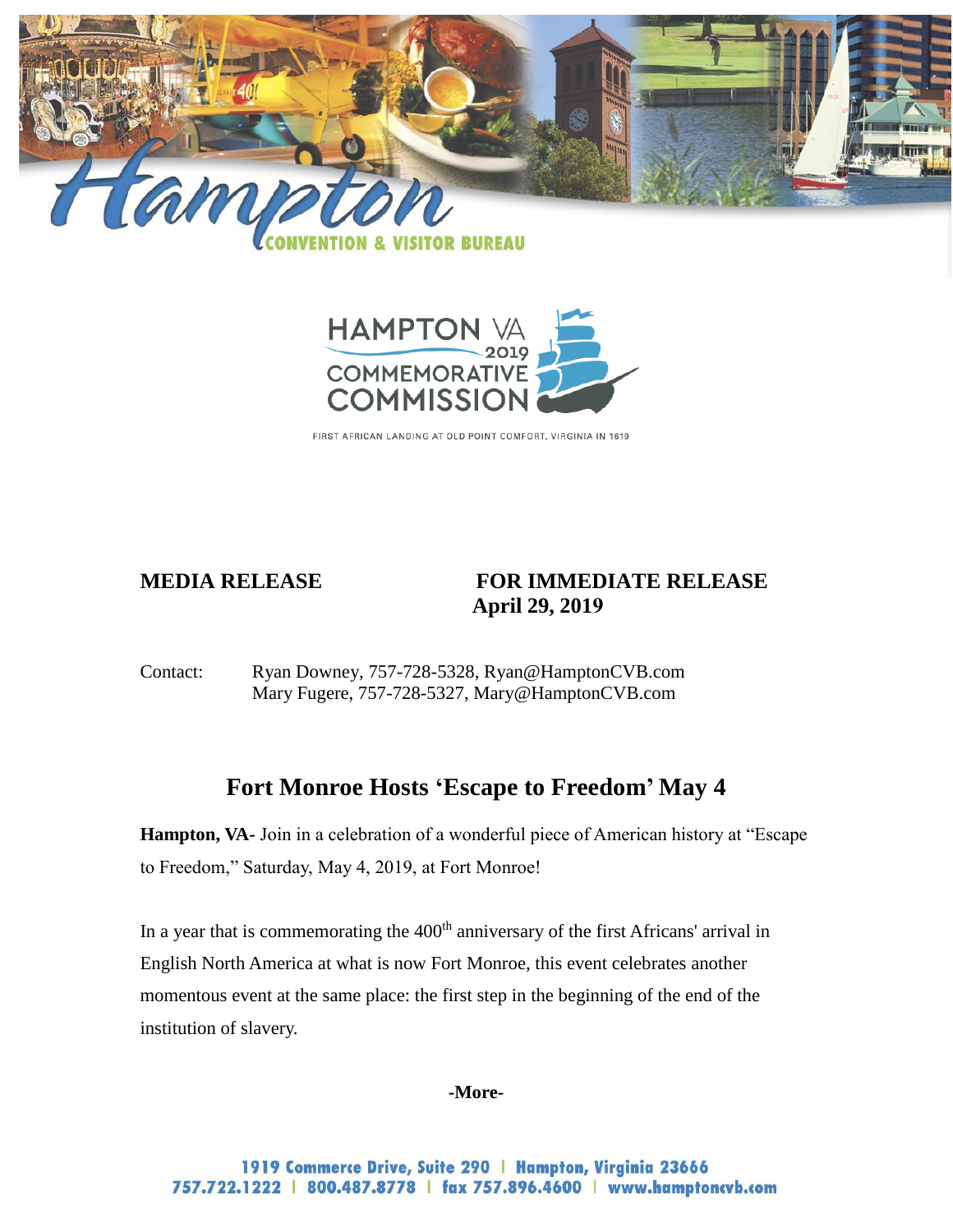This event, which is free to the public, celebrates the "Contraband Decision" of May 1861, the first action by the U.S. Government in the Civil War to take enslaved people from their bondage. When three enslaved men who had been forced to work for the Confederate army fled to Fort Monroe in hopes of sanctuary, the U.S. Army commander there refused to return them to their master. Since they were being used by an enemy who called them "property," the commander declared, they could be kept at Fort Monroe as "contraband of war."

Eventually thousands of the enslaved fled to Fort Monroe, the "freedom fort." These "contrabands" founded many of the free back communities in the region. It was the start of a process that led to the Emancipation Proclamation and the  $13<sup>th</sup>$  Amendment abolishing slavery.

WAVY-TV news personalities Don Roberts and Anita Blanton will be Mcs/Parade Marshals for "Escape to Freedom."

## **The schedule:**

11 a.m.: A procession, led by African dancers and drummers and including African-American heritage groups and community representatives, will march past Fort Monroe's Cannon Park and through the Main Gate of the old historic fort, to the Parade Ground. This procession will honor the many enslaved people who walked through the fort's gates on their path to freedom.

Noon: A stage program on the fort's Parade Ground, featuring:

\* Performances by musical groups including the USCT Singers and Music Mosaic.

\* Featured speaker Thulani Davis, author, poet, playwright and descendant of one of Hampton's most prominent "contraband" families.

\* Excerpts from "Prelude to Freedom," a musical drama by Gerri Hollins, founder of the Contraband Historical Society, based on the events of 1861.

2 p.m.: A concert by Steve Wilson and his quartet, also on the Parade Ground stage. Wilson is an acclaimed multi-instrumentalist who has played on scores of recordings, been a member of the Smithsonian Jazz Orchestra, and performed with musical greats Lionel Hampton and Chick Corea, among others.

## **-More-**